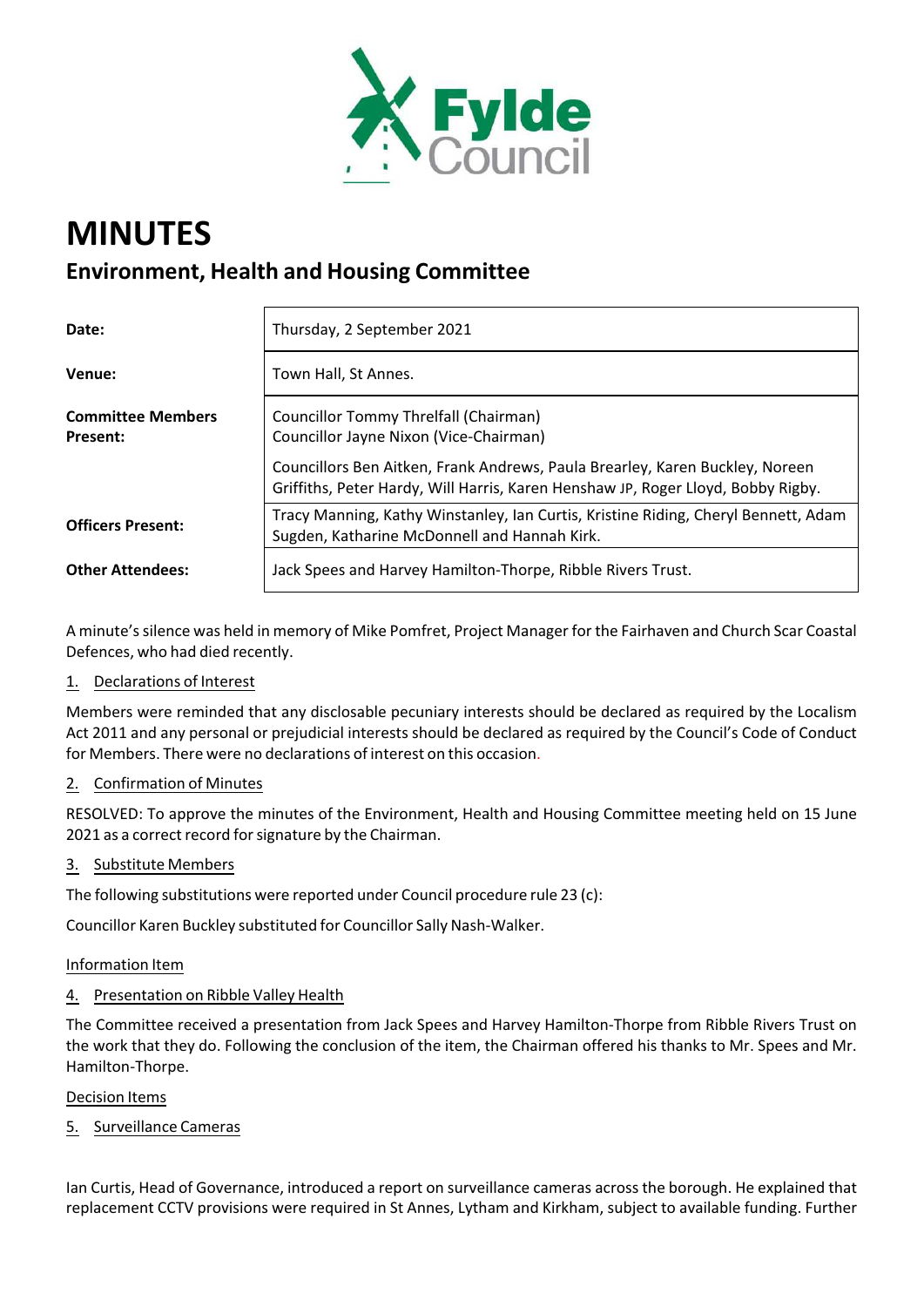Minutes – Environment, Health and Housing Committee – 2 September 2021

to this, he detailed the acquisition of four rapid redeployable CCTV cameras (RRCs), alongside how CCTV can be facilitated by town and parish councils.

Following questions, Mr. Curtis advised that if any more requeststhan available RRCs were received, the Director of Resources in consultation with the Chairman of the Environment, Health and Housing Committee would assess the priority of deployment, relating to a number of criteria.

It was RESOLVED to:

- 1. Approve the replacement of the strategic town centre cameras in St Annes, Lytham and Kirkham in principle, subject to Capital budgetary provision being confirmed through the 2022/23 budget process.
- 2. Note the replacement of the two mobile CCTV vans by fourrapid redeployable cameras; and
- 3. Note the ability of town and parish councilsto fund their own supplementary CCTV systems.
- 4. Create additional signage notifying residence of CCTV, and update those already in place.

# 6. Private Sector HMO Inspection Programme

Cheryl Bennett, Principal Housing Services Officer, introduced a report which detailed the current condition of houses in multiple occupation (HMOs) in Fylde and further advised on a project funded by the Homelessness Prevention Grant for 2021/22 to begin undertaking proactive inspections of HMOs.

She advised that many HMOs were once single dwellings which have been converted to house multiple occupants, and the local authority have a statutory duty to maintain housing standards within their district. According to council tax records, there 530 HMOs within the Fylde Borough, however this number is not always reliable as many HMOs evade the council tax system.

Following number of concerns raised by members of the Committee, it was agreed that these should be addressed prior to the request being put before the Finance and Democracy Committee.

It was RESOLVED to:

- 1. Note the contents of the report and the proposed HMO inspection programme, in accordance with Part 1, Chapter 3 of Housing Act 2004, in which local authorities have a statutory duty to maintain housing standards within their district.
- 2. Recommend to Finance and Democracy Committee to approve fully funded revenue budget increase to undertake the proactive inspection programme of HMOs in Fylde for the total of £97,403 to be met by the HPG (£26,022 21/22 and £71,381 22/23) and £10,054 (£2,000 21/22 and £8,054 22/23) to be used to support the work of the housing service to provide continued support for clients facing homelessness in 2021/22 under the Housing Act 1996 totalling £107,457.

Following the conclusion of this item, Councillor Peter Hardy left the meeting.

## 7. Domestic Abuse Act 2021

Kristine Riding, Housing Services Manager, provided an update on the Domestic Abuse Act 2021 and further details on new statutory duties placed on Local Authorities. She advised that Fylde Borough Council fall under Tier 2 responsibilities, which are to co-operate with the lead Tier 1 local authority to deliver this support within their areas, under Part 4 duties of the Act, namely, to provide safe accommodation.

It was further advised that funding had been awarded to the sum of £33,196 to undertake the additional duties and to provide support within their local authority area. This funding would be paid on an annual basis for a period of three years. It was planned that this work would be undertaken in partnership with Fylde Coast's Women's Aid (FCWA) to offer support and commission a Housing Outreach worker.

Following number of concerns raised by members of the Committee, it was agreed that these should be addressed prior to the request being put before the Finance and Democracy Committee.

It was RESOLVED to: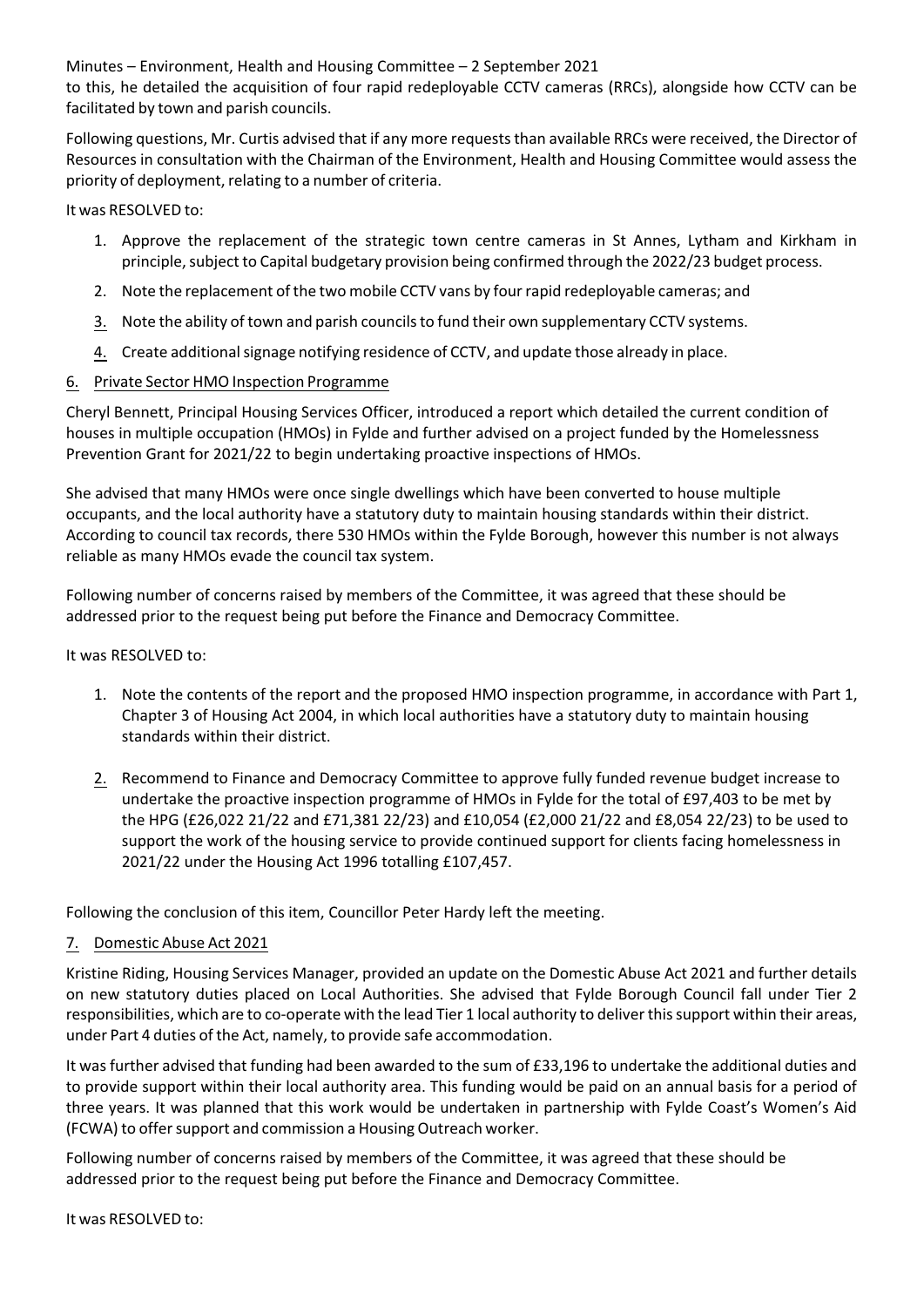Minutes – Environment, Health and Housing Committee – 2 September 2021

- 1. Note the contents of the report and the proposed project to work in partnership with Wyre Council and Fylde Coast Women's Aid to commission a Housing Outreach Worker to engage and support female and male victims and their children under the Domestic Abuse Act 2021.
- 2. Recommend to Finance and Democracy Committee approval of a fully funded revenue budget increase for the total of £33,196 to me met by MHCLG New Duties funding (£16,500 21/22 and £16,696 22/23) to undertake new Part IV duties under the Domestic Abuse Act 2021.

## Information Items

The following information items were received and noted by the committee.

# 8. Afghanistan Crisis

The Committee received an update on the Afghanistan crisis. It was reported that Fylde Council would be involved in the relocation of 5 families, so work had been undertaken to establish any suitable properties in the area. Many offers of donations from Fylde residents had been received, but it had been advised to wait until it had been established what was needed. It was advised that social media notifications would be circulated concerning this.

# 9. Street Begging Update

Tracy Manning, Director of Resources, provided an update on this issue, following a discussion paper that was introduced at the March meeting of the Environment, Health and Housing Committee. This included an update on t he use of Community Protection warnings and notices to respond to anti-social behaviour. Following concerns raised by members, Kirstine Riding, Housing Services Manager advised that thorough welfare checks on vulnerable individuals were part of the process and the support wasin place to get people into accommodation.

At this juncture, members of the Committee through the Chairman offered their thanks to officers for the hard work that had been done to provide support for vulnerable individuals.

Further to the above, Mrs. Manning advised that the police possess the same powers as local authorities to respond to anti‐social behaviour and suggested that it may be opportune to engage with the new Police and Crime Com missioner about responding to anti‐social behaviour in accordance with the Commissioner's call for feedback on thi s issue. It was RESOLVED to ask Mrs. Manning to write to the Police and Crime Commissioner to outline that the co uncil would like to see the Constabulary using the range of powers available to them to respond to anti‐social behaviour, rather than deferring to local authorities, in particular when dealing with challenging customers.

# 10. Private Sector Enforcement Policy

Cheryl Bennett, Principal Housing Services Officer, provided a detailed update on changes in the Private Sector Housing Enforcement Policy, which would revert back to the original policy as approved by the Environment, Health and Housing Committee on 11 June 2019.

## 11. Safe Communities and Confident Young Citizens Project Update

The Committee received an update on the Safe Communities and Confident Young Citizens Project. It was reported that a rise in anti‐social behaviour had been seen in the current unprecedented time, and the project was putting in positive pathways for young people to follow. There were two age groups, those aged 13‐17 who have received a wide range of multi-sports activities and those 18-24, focusing on employability skills and work experience.

Following the conclusion of this update, the Chairman extended his thanks to Ian Brookes, Sports Development Officer, and histeam fortheir work on the project.

## 12. Carbon Neutral Update

The Committee received an update from the Carbon Neutral Working Group and detailed a meeting with Keith Ashcroft, Area Director Cumbria and Lancashire at the Environment Agency, who endorsed the work of the Working Group and the wider council.

## 13. Capital Programme Monitoring Report - Position as at 31<sup>st</sup> July 2021

The committee received an update on the approved Capital Programme of the Council as at 31 July 2021 and specifically for those schemes under the remit of the committee.

## 14. Reports of the Various Outside Bodies